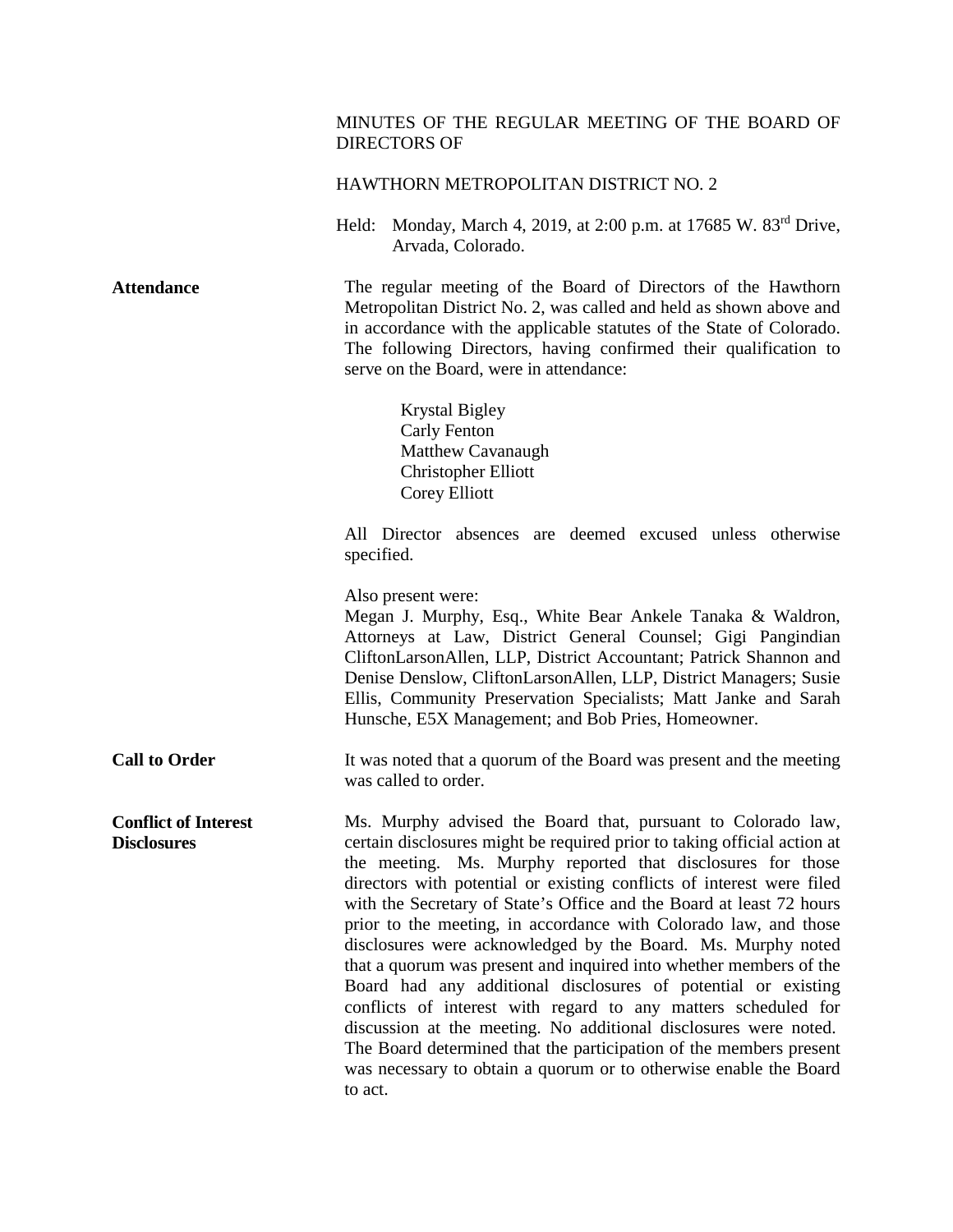| <b>Approval of Agenda</b>                           | Ms. Murphy presented the Agenda to the Board for consideration.<br>Following discussion, upon a motion duly made and seconded, the<br>Board unanimously approved the Agenda as presented.                                                                                                                                                                                                                                                                      |
|-----------------------------------------------------|----------------------------------------------------------------------------------------------------------------------------------------------------------------------------------------------------------------------------------------------------------------------------------------------------------------------------------------------------------------------------------------------------------------------------------------------------------------|
| <b>Public Comment</b>                               | None.                                                                                                                                                                                                                                                                                                                                                                                                                                                          |
| <b>Consent Agenda</b>                               | The following items on the consent agenda were considered routine<br>or administrative. Following a summary by Ms. Murphy the items<br>on the consent agenda were approved by one motion duly made,<br>seconded, and vote unanimously carried.                                                                                                                                                                                                                 |
|                                                     | 1. Approval of Minutes from December 3, 2018 special<br>meeting<br>2. Adoption of Resolution Designating the District's 24-Hour<br>Posting Location<br>3. Acknowledge Waste Management Price Increase<br>4. Ratification of Independent Contractor Agreement with Poop<br>911 for Pet Waste Station Services<br>5. Ratification of Independent Contractor Agreement with<br>Metco Landscape, LLC for Landscape Maintenance and<br><b>Snow Removal Services</b> |
| <b>Facilities Management</b>                        |                                                                                                                                                                                                                                                                                                                                                                                                                                                                |
| District Manager Update                             | Ms. Denslow and Mr. Shannon presented the Board with their<br>district manager report and noted that the newsletter went out, the<br>website has been updated, trash pickup in the park is ongoing, and<br>Ms. Ellis is the main ARC contact.                                                                                                                                                                                                                  |
| <b>Covenant Enforcement Update</b>                  | Ms. Ellis reviewed her report with the Board and responded to Mr.<br>Pries' comments regarding fence staining and other items that she is<br>aware of. It was noted that there are volunteer members of the<br>community to help people turn on their sprinklers and that the public<br>was instructed to contact Ms. Ellis for more information.                                                                                                              |
| <b>Architectural Review</b><br>Committee Update     | Ms. Denslow suggested that the next newsletter include a reminder<br>on architectural review committee issues. It was noted that the first<br>newsletter will be sent via mail, subsequent newsletters will be<br>emailed.                                                                                                                                                                                                                                     |
|                                                     | Mr. Bob Pries engaged in a discussion with Ms. Ellis regarding the<br>Architectural Review Committee "ARC." Following discussion, it<br>was determined that the ARC will review the current Residential<br>Improvement Guidelines and Site Restrictions and recommend<br>changes to the Board at the next meeting.                                                                                                                                             |
| Review proposals for Tree<br><b>Removal Service</b> | Mr. Shannon presented the two proposals from Davey Tree and<br>Bailey Tree to the Board. The Bailey Tree representative stated that<br>in order to get the trees warranted by them, they would require a<br>winter watering program to survive. They stated that the ash trees                                                                                                                                                                                 |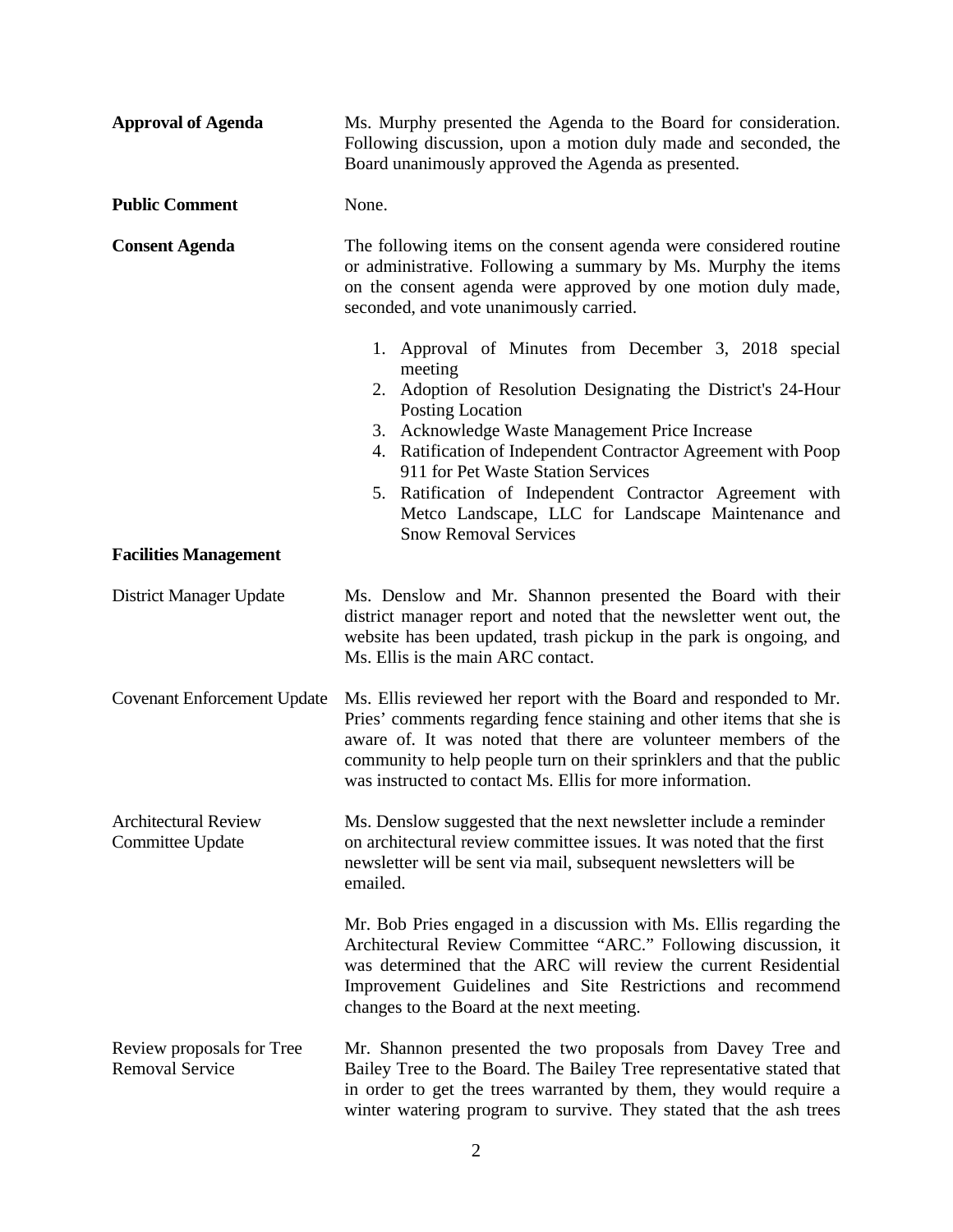that died might have had a disease, but it is not worth the cost to investigate, which requires removal of the bark. Ms. Pangindian noted that there is \$30,000 in budget for the tree removal project and the Bailey proposal is for \$33,000; she also noted that the extra funds could come from the planned Dissolution of District No. 1, which was budgeted for \$7,000. Following discussion, upon a motion duly made and seconded, the Board unanimously authorized Director Bigley and Director Cavanaugh to select a tree removal service up to \$37,000.

**Legal Matters** None.

## **Financial Matters**

Financials/Claims Payable Ms. Pangindian presented the Board with the December 31, 2018 unaudited financials for consideration. Following discussion, upon a motion duly made and seconded, the Board unanimously accepted the unaudited financials.

> Ms. Pangindian presented the Board with claims payable. Following discussion, upon a motion duly made and seconded, the Board unanimously ratified the claims payable in the amount of \$69,377.18.

> Ms. Pangindian reviewed the debt service mill levy and the bonds previously issued by the District. The District previously issued Series 2017A, Series 2017B, and Series 2017C bonds (collectively, the "Bonds") on December 14, 2017 in the par amount of \$7,958,000 to pay for public infrastructure in the community. The 2017A Bonds bear interest at 4.5% and 5.0%, payable semi-annually on June 1 and December 1, beginning on June 1, 2018. The Series 2017B bonds bear interest at 7.25% per annum and the Series 2017C bonds bear interest at 10.00% per annum. The Series 2017B bonds and the Series 2017C bonds are cash flow bonds and do not have a set principal and interest payment schedule. The 2018 debt service mill levy is 55.277 mills which is pledged to repay the Bonds.

Discussion Regarding Operations Fee – Payment Due Upon a Transfer Ms. Denslow presented and noted that the District operations fund is short a total of \$6,600 because the \$600/per home Operations Fee Due Upon Transfer was missed for 11 closings due to a miscommunication between CLA and the title company. CLA is going to absorb the cost through not invoicing to the District until this balance is corrected. CLA has implemented a new control process to not miss this item with future closings.

**Acknowledge Resignation of Corey Elliott and Discuss Appointment Process** 

The Board acknowledged the resignation of Corey Elliott.

It was noted that the Board would implement the same process as the appointment of Director's Bigley and Fenton. An email will go out to the community on April 16th, requesting a cover letter and resume